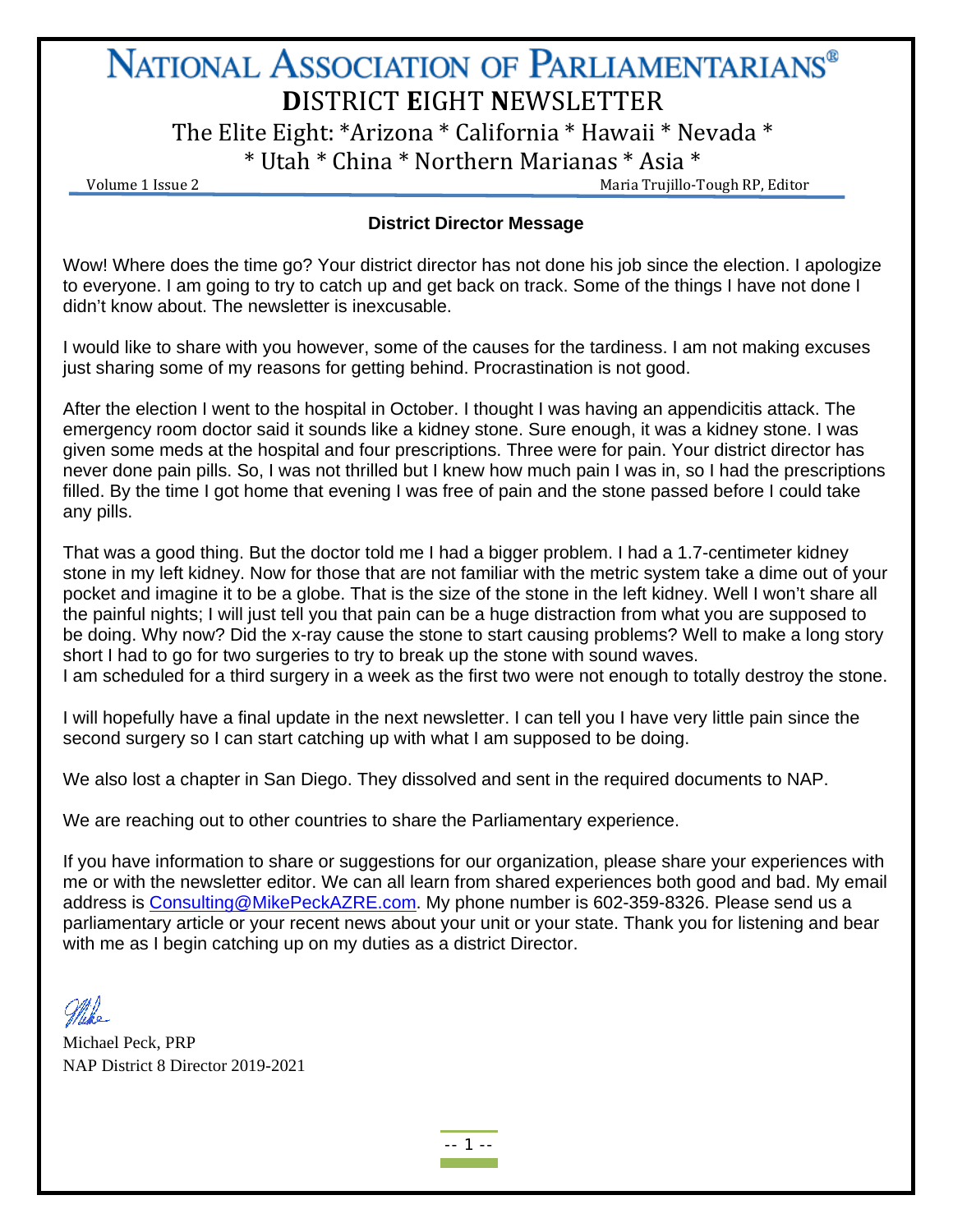# **2020 NTC - Call for Programs**

We are still looking for workshop proposals! If you are interested in sharing your parliamentary knowledge, please submit a program proposal by **March 13, 2020.**

The 2020 National Training Conference will be held August 28-30, 2020, at the Hilton Palacio del Rio in San Antonio, Texas.

# *Friday, August 28 San Antonio River Cruise and Dinner at the Pearl Brewery*

Early Bird Rate June 15 is \$150 Regular Rate August 1 is \$175 Includes a \$65 contribution to help NAPEF fund parliamentary education grants

**Registration opens March 31, 2020**

# **UPC***OMING EVENTS*

## **ASSOCIATION ANNUAL MEETINGS**

**CSAP** - Annual Meeting TBD

## **USAP**

Utah State Association of Parliamentarians (USAP) USAP Annual Meeting Saturday, November 7, 2020 Salt Lake City, Utah

A Parliamentary Institute for interested individuals and community groups is planned in conjunction with the annual meeting. The exact location and times will be announced.

For More Information: Kathy Boyer PRP, USAP President [kboyer@powerangle.com](mailto:kboyer@powerangle.com)

-2-